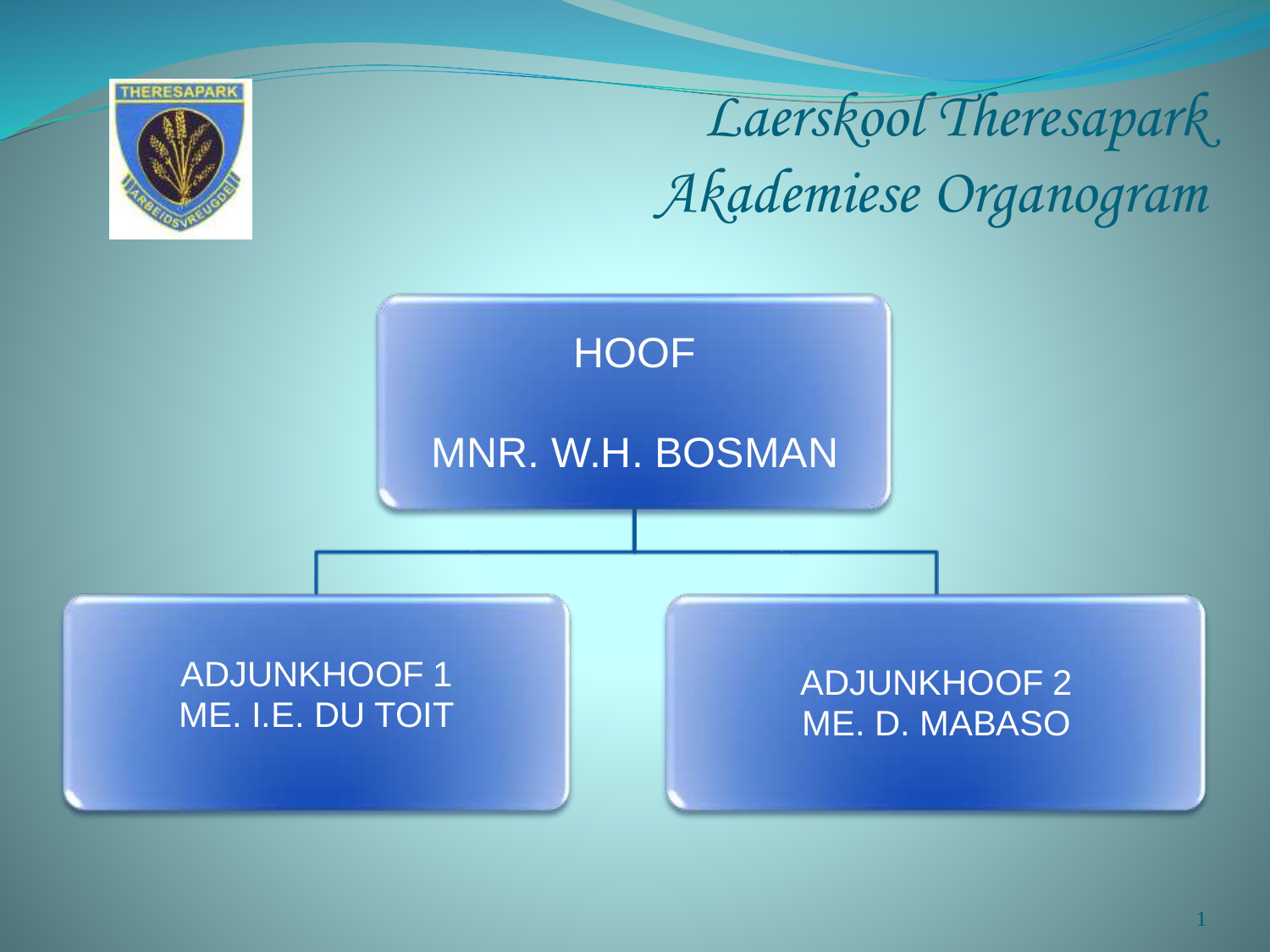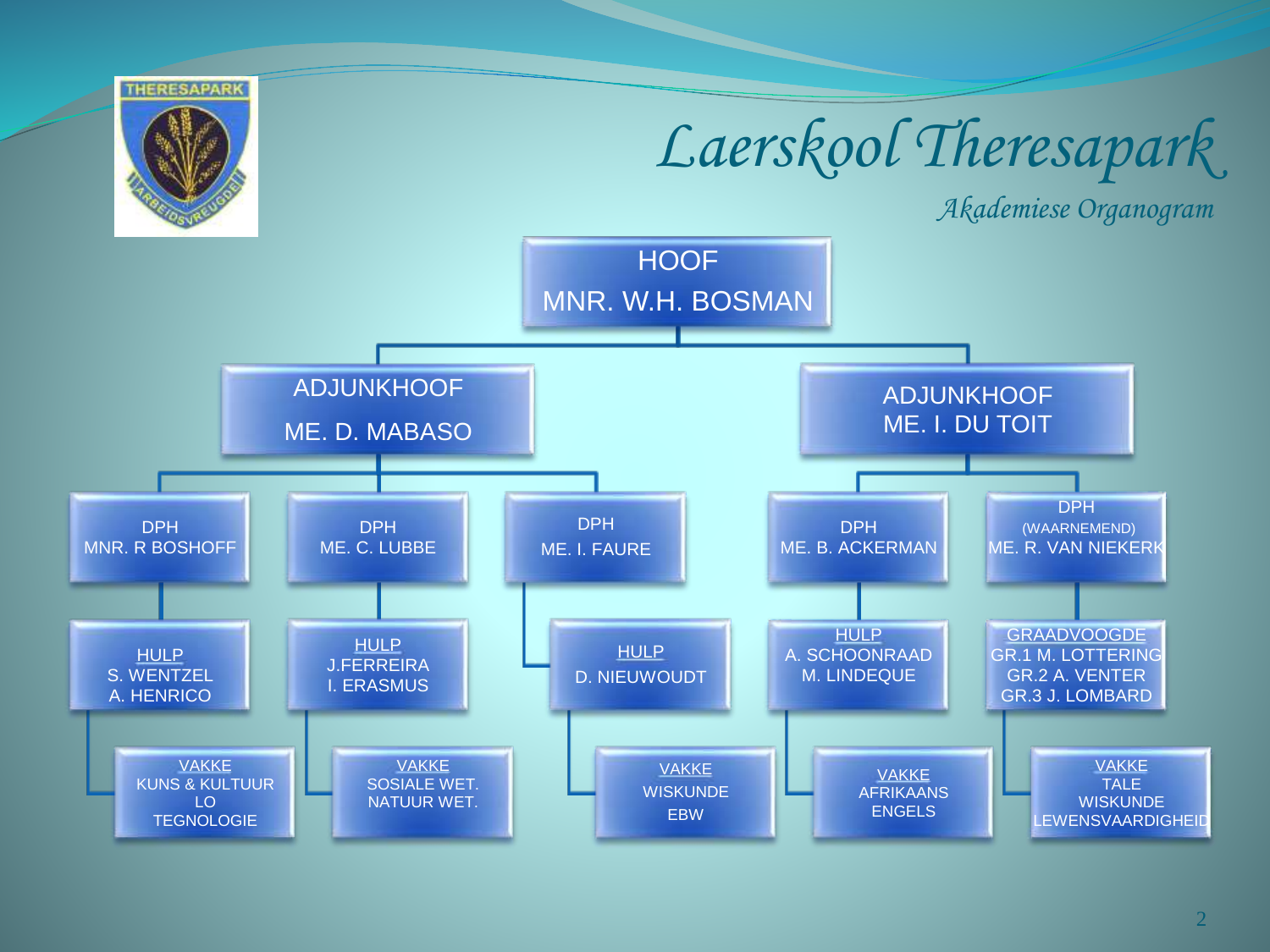

## Laerskool Theresapark

Skoolbestuur

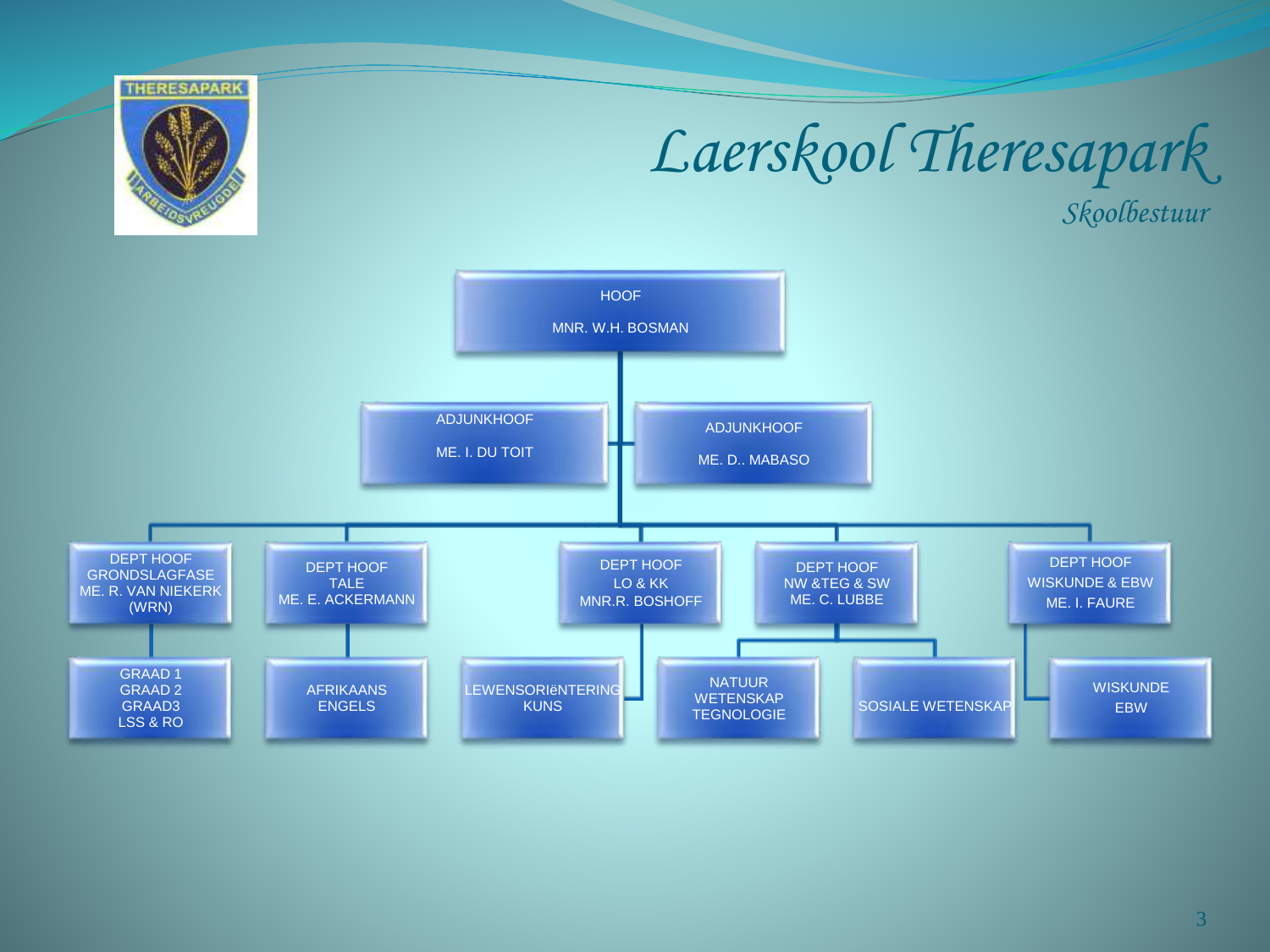

## Laerskool Theresapark

Beheerliggaam en Komitees